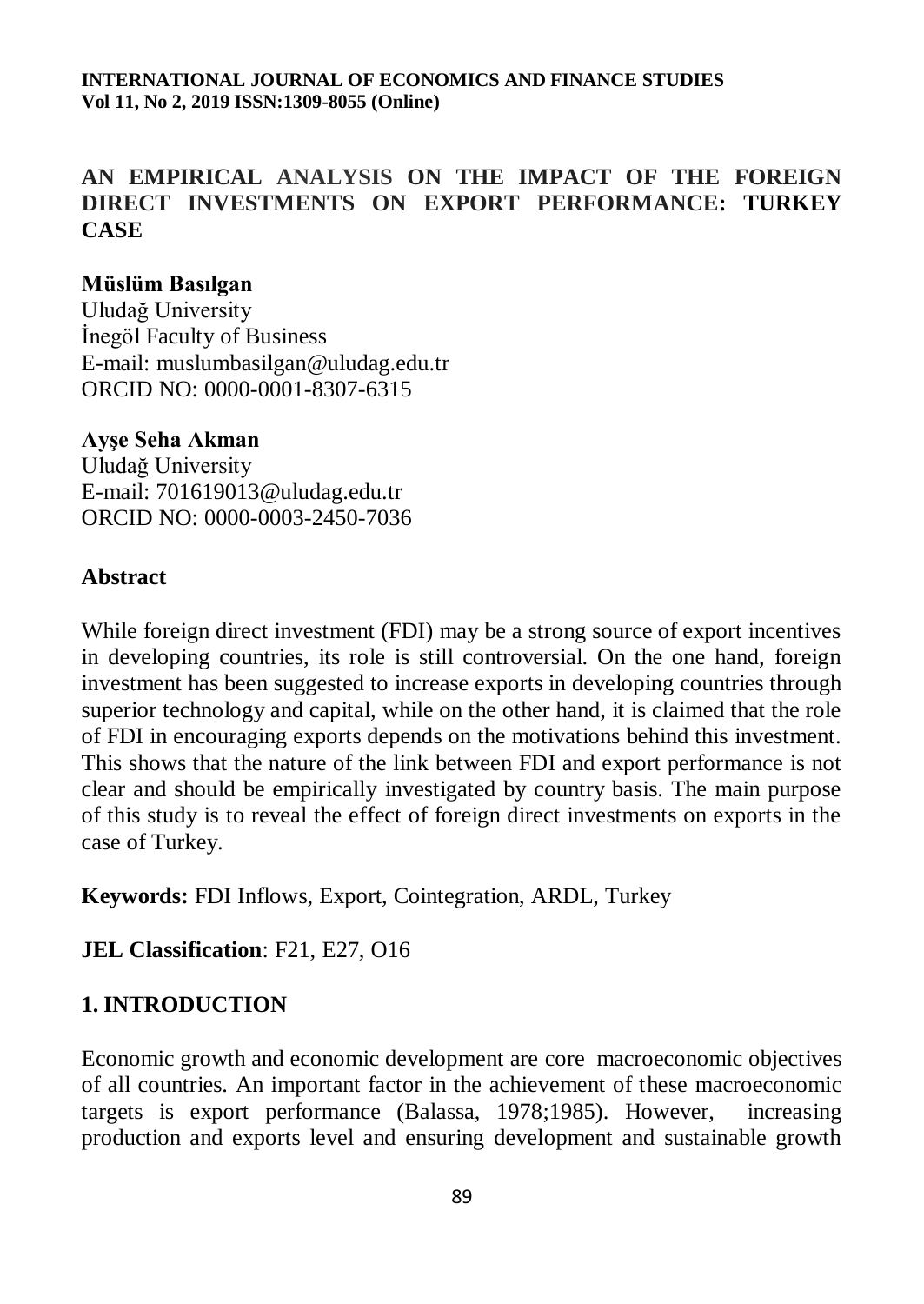depends on the level of investment in a country's economy (Solow, 1956; Rostow, 1960; Easterly, 1997; Jagadeesh, 2015). In countries with low incomes and high domestic consumption, sufficient saving shares cannot be allocated from income (Li & Haiying, 2015), and thus the necessary resources for investment cannot be reached. Therefore, this lack of savings and capital deficit in the country prevents the necessary investments and leads to a vicious cycle in the economy.

Foreign direct investment (FDI) is seen as a way for countries to escape this vicious circle and reach the capital needed for investment (Forgha, 2009). Recent studies have shown that foreign capital investments contribute significantly to economic growth by financing the investments of host countries (Barrell & Pain, 1997; Borensztein et al., 1998; Choe, 2003; Campos & Kinoshita, 2002; Almfraj & Almsafir, 2014; Chakraborty & Nunnenkamp, 2006; Abor et al., 2008; Mencinger, 2003; Wang & Wong, 2009; Mehra, 2013).

FDI has benefits not only in terms of capital inflows and economic growth, but also in many other ways. Today, it is accepted that foreign direct investments contribute to technological development through technology transfer in the country they invest (Blomström & Kokko,1996; Görg & Strobl, 2005; Lipsey & Sjöholm, 2005; Buckley & Frances, 2010), increase the export activities of the country by affecting the diversity and quality of the products that are produced (Pain & Wakelin, 1998; Kudrle & Bobrow,1982; Greenaway et al. 2004). Also, it is put forth that foreign direct investments contribute to employment (Craigwell, 2006) and skill development and labor productivity (Buckley et al., 2002; Sun, 2001), encourage existing companies to adopt more efficient methods by increasing competition (Zhang & Song,2000; Rahmaddi & Ichihashi, 2013), provide information channels that can be transmitted about foreign market conditions (Buckley et al., 2010; Davaakhuu et al., 2015), and provide access to additional capital for existing domestic companies (Buckley & Frances, 2010) [by means the possibility of having privileged access to capital].

There is an increasing need for country-wide assesment to demonstrate the impact of foreign direct investments. Turkey's high potential for attracting FDI and importance of export performance in country has increased the importance of putting forth FDI whether it is a tool that supports export performance by using an econometric model. Therefore, the main purpose of this study is to offer suggestions to policymakers by revealing the relationship between FDI inflow and export performance in Turkey.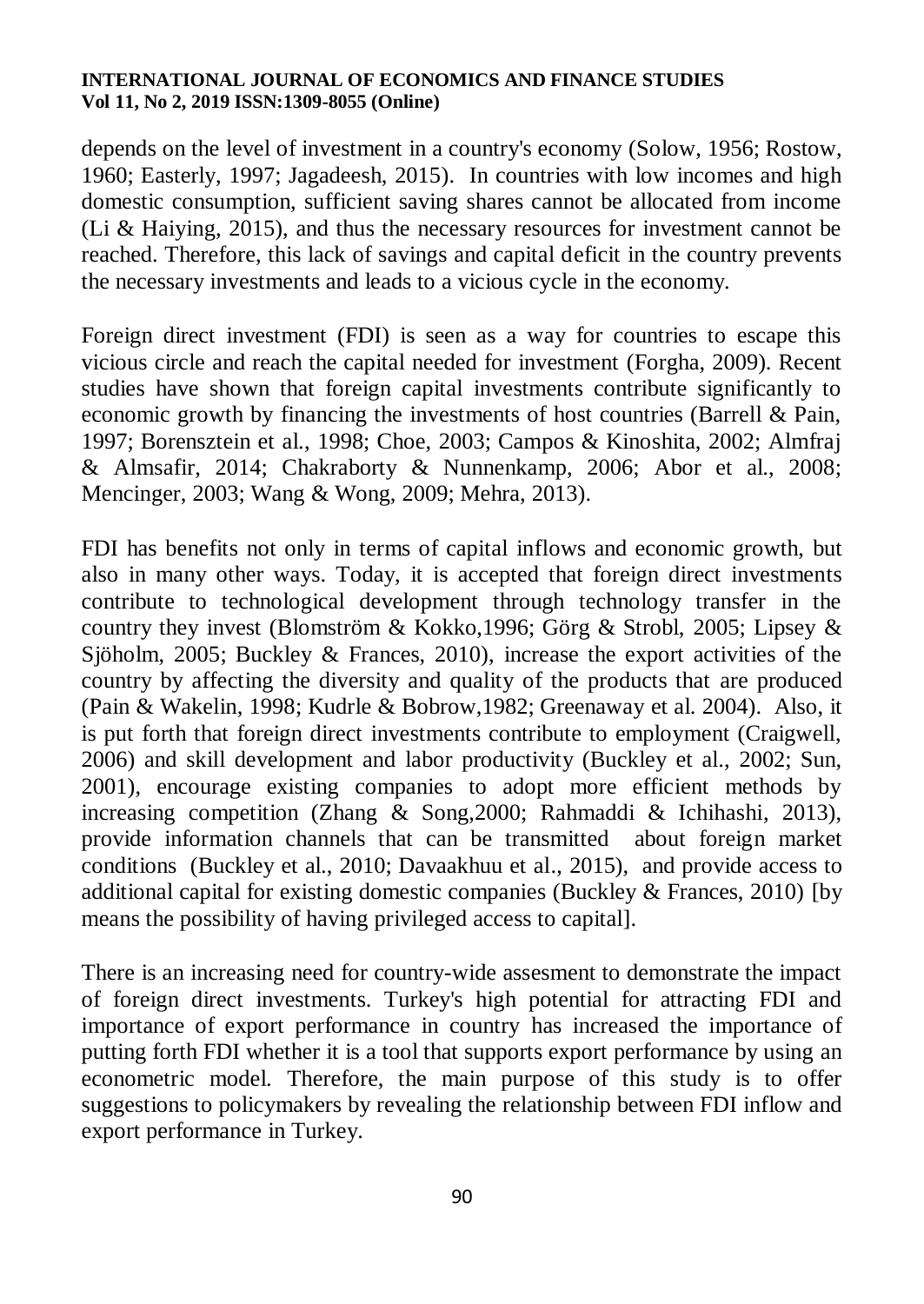## **2. EMPIRICAL LITERATURE**

In empirical studies on the relationship between FDI and exports, causality tests and regression models were used to demonstrate this relationship in different country examples. Jawaid, Raza, Mustafa and Karim (2016) tested the impact of foreign direct investments on export performance in Pakistan by using long-term time series data from 1974 to 2012. As a result of the study, it was seen that FDI had a significant positive effect on real exports in both long and short term. Chou (1988) revealed that the FDI inflows from Japan and the United States into Taiwan have a positive effect on Taiwan's export performance by using the 1983 data of foreign direct companies. In the study, 60% of the production of American companies and 61% of the production of Japanese companies were seen to export. Using the monthly data of the 2000 to 2010 period, Göçer and others (2012) tried to put forward the causal relation between foreign direct investments and exports for Turkey by using the Granger causality analysis and ARDL test approach that shows the existence of long and short term relationship between variables. According to the ARDL estimation, results show that a 100% increment in FDI increased exports by 14%. Zhang (2005), in his empirical study of the impact of FDI inflows on China's export performance, concluded that FDI inflows had a superior effect on industrial level on export performance in China. Leichenko and Erickson (1997) investigated the impact of FDI inflows that come to intermediate goods, industrial machinery and electronics industries on the export performance of the United States. In the study using the least squares method, it is seen that the increment in FDI increased US exports. Pain and Wakelin (1998) who put forward that FDI's impact on host country's exports may vary by industry, country or region, examined the impact of FDI on export performance by taking into account the panel data of 11 OECD countries. The results showed that FDI has a significant positive effect on the export performance on the seven countries that examined in the study, while it reduced export performance in three countries (Japan, Italy and Denmark). Greenawaya and others (2004), in their study by using the 1992-1996 period panel data of incumbent firms in The United Kingdom, revealed that MNC contributes to the country's export by increasing the likelihood of becoming a domestic exporter of foreign companies. Kutan and Vuksic (2007) examined the effects of FDI inflows to 12 Central and Eastern European countries on exports via the period data between 1996-2004. Empirical results from the GLS estimation model show that FDI inflows increase the export potential of host countries. It has been shown that an increase of 100% FDI stock on the 8 new member countries of the European Union leads to an increase export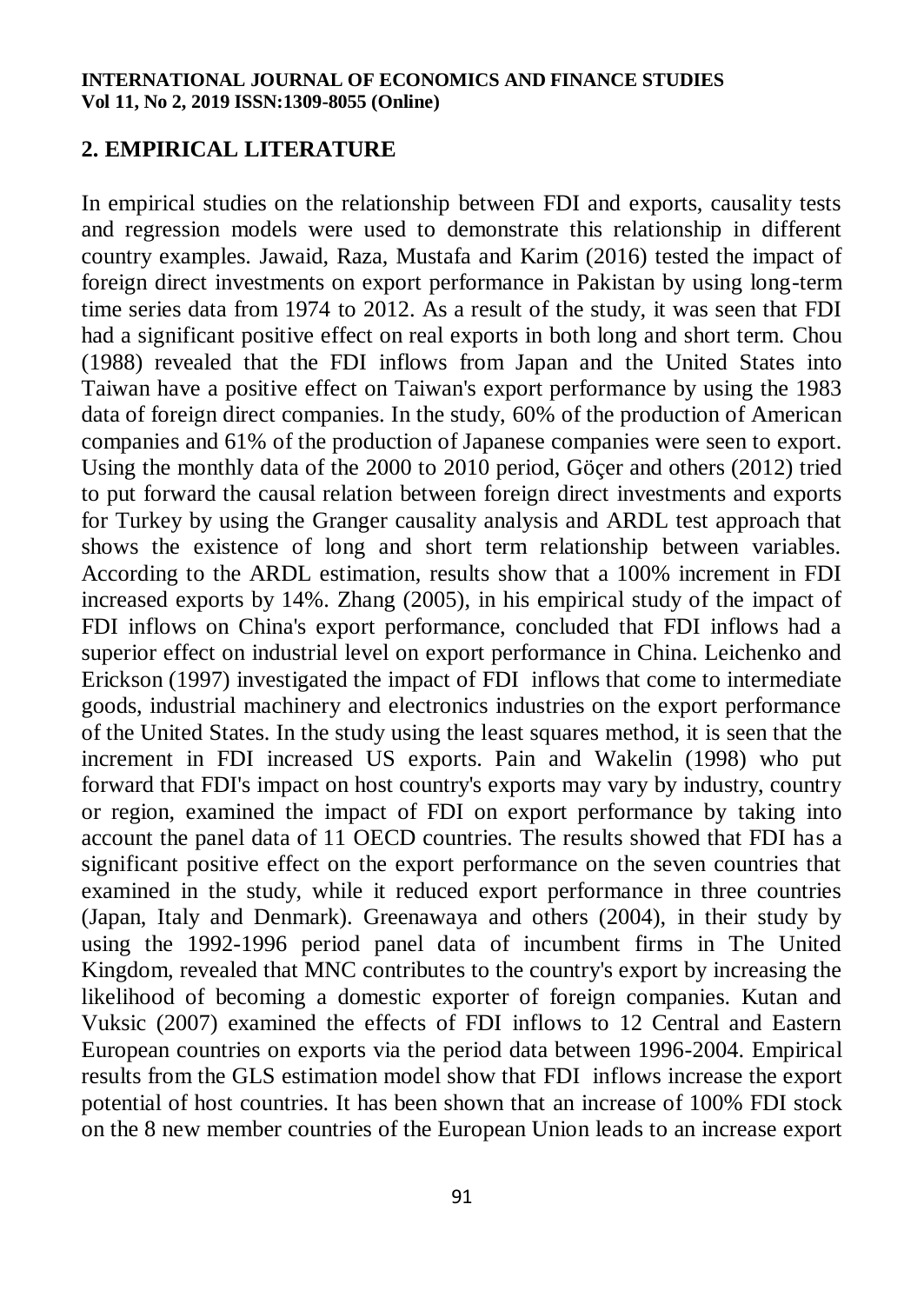performance of 16% in the short term and 42% in the long-term. Alıcı and Ucal (2003), by using quarterly data from 1987 to 2002, have analyzed the causal relationship among FDI, exports and economic growth in Turkey. In the study, there was no growth in exports due to direct investment in Turkey. Clus-Rossouw, Viviers and Loots (2015) conducted a study to demonstrate whether FDI inflows from BRIC (Brazil, Russia, India, China and South Africa) countries to SADC (Southern African Development Community) countries affect export performance. In the study, which used FDI data between 2003 and 2010, a significant relationship (96%) was found between FDI and SADC countries' exports to the world. Zhang and Song (2000) examined the relationship between export performance among China's provinces and FDI flows by using provincial-level panel data during the period 1986-1997. The findings showed that increasing FDI levels have a positive effect on export performance in provincial production. The study found that a 1% increase in FDI in the previous year led to a 0.29% increase in exports in the following year (See also other country examples about impacts of FDI on exports. Gu and Awokuse for China (2008), Kiran (2010), Klasra (2011) and Bozdağlıoğlu ve Özpınar (2011) for Turkey, Rahmaddi and Ichihashi for Indonesia (2013), Abor and others (2008) for Ghana, Lin (1995) for ASEAN (Indonesia, Malaysia, Philippines and Thailand), Hejazi and Safarian (2001) for the USA, Nguyen & Yuqing (2008) for Vietnam, Kneller and Pisu (2007) for England, Khan, Wang, Hassan (2018) for Pakistan, Adhikary (2012) for Bangladesh, Kueh and others (2007) for Asian countries (Indonesia, Malaysia, Philippines, Singapore and Thailand)).

In summary, although the empirical studies given above in both developing and developed countries show that there is a positive relationship between FDI and exports mainly, but the degree of influence is varies from country to country. This situation shows that it varies according to the economic situation or specific characteristics of the countries.

# **3. RESEARCH METHOD AND EMPIRICAL ANALYSIS**

## **3.1. Method of Research**

This study examines the impact of FDI inflows on Turkey's export performance by using the ARDL bounds testing approach and cointegration analysis for 2005 / 1-2018 / 7 period. A research model has been defined which aims to examine the effects of FDI, industrial production index (IPI), domestic producer price index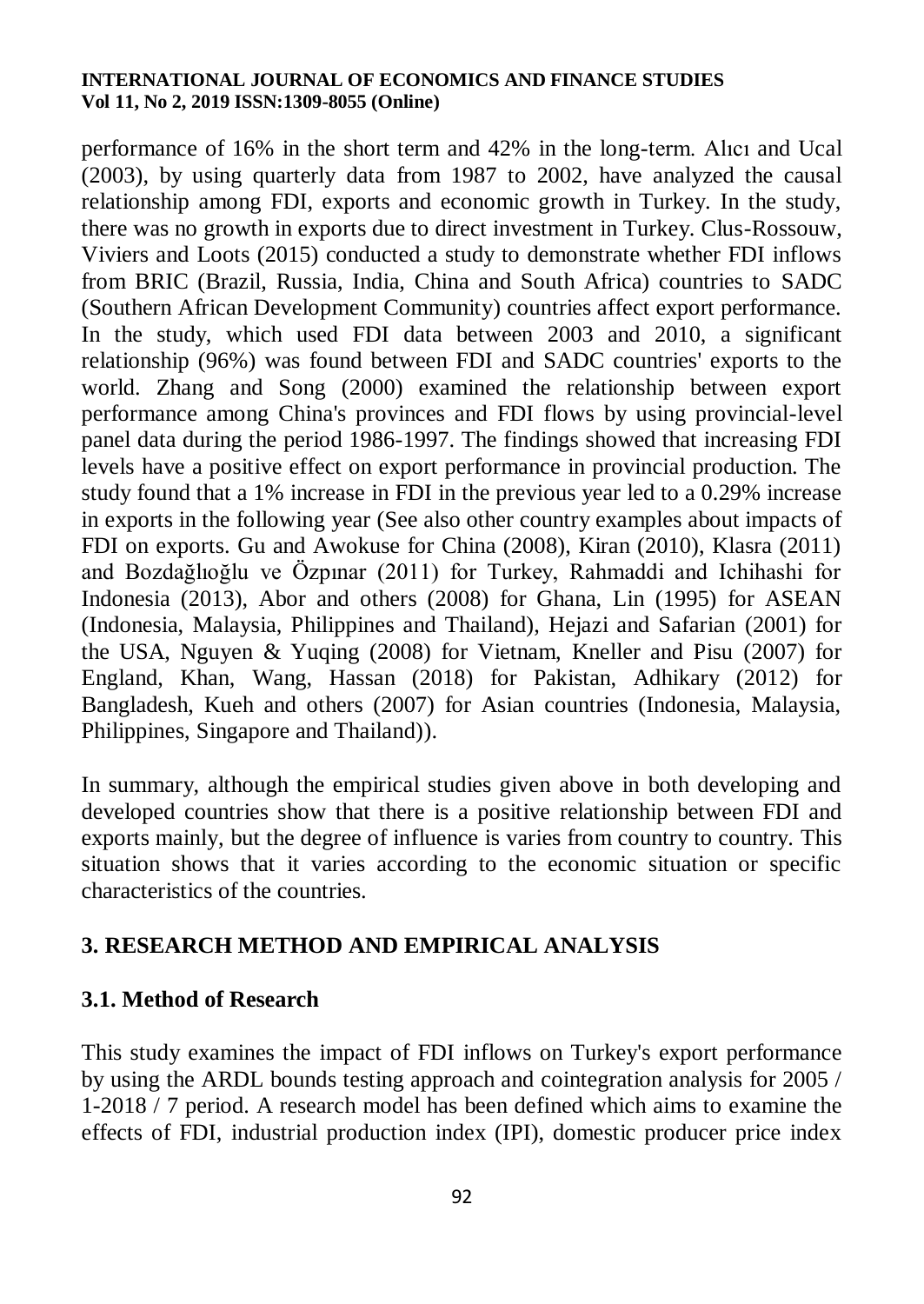(PPI), PPI-based real effective exchange rate (RER) and domestic commercial credits interest rates (CCIR) on export (EX) figures. The monthly export amount, monthly FDI amount, PPI based real effective exchange rate and domestic commercial credit interest rates were obtained from the Central Bank of Turkey. Domestic producer price index and monthly industrial production index data were obtained from the Turkish Statistical Institute. The econometric representation of the economic model adopted in the research is as in Equation 1.

 $EX_t = \beta_0 + \beta_1(FDI_t) + \beta_2(IPI_t) + \beta_3(PPI_t) + \beta_4(RER_t) + \beta_5(CCIR_t) + \epsilon_t$  (1)

In this study, the export variable constitutes the dependent variable of the research. In this respect, the effects of selected independent variables on export figures will be examined.

In time series, most of the econometric analysis methods based on the assumption that the variables used in the model are stationary at the same level. The assumption of stationarity requires that non-stationary series at the level are taken into the econometric model by taking first difference. Therefore, firstly, the relations between the variables will be revealed by ARDL boundary test approach and cointegration analysis.

Since the seasonality analysis and trend analysis of the variables in the model are the priori knowledge that should be known in the time series analysis, these analyses have been done first.

According to the results of the regression, it was determined that there was a seasonality in the series. Variables are seasonally adjusted by X-12 ARIMA method.

# **3.2. Unit Root Analysis**

In this study, the stationarity of the series was examined by the ADF (Augmented Dickey-Fuller) test. Natural logarithmic transformations of the series were performed before the stationarity test was started. Since it is not recommended to apply the logarithmic transformations to variables which are participating the analysis in the form of index, rate and percentage, the economic model was revised as in Equation 2 by applying the logarithmic transformation of the export and foreign direct investment variables.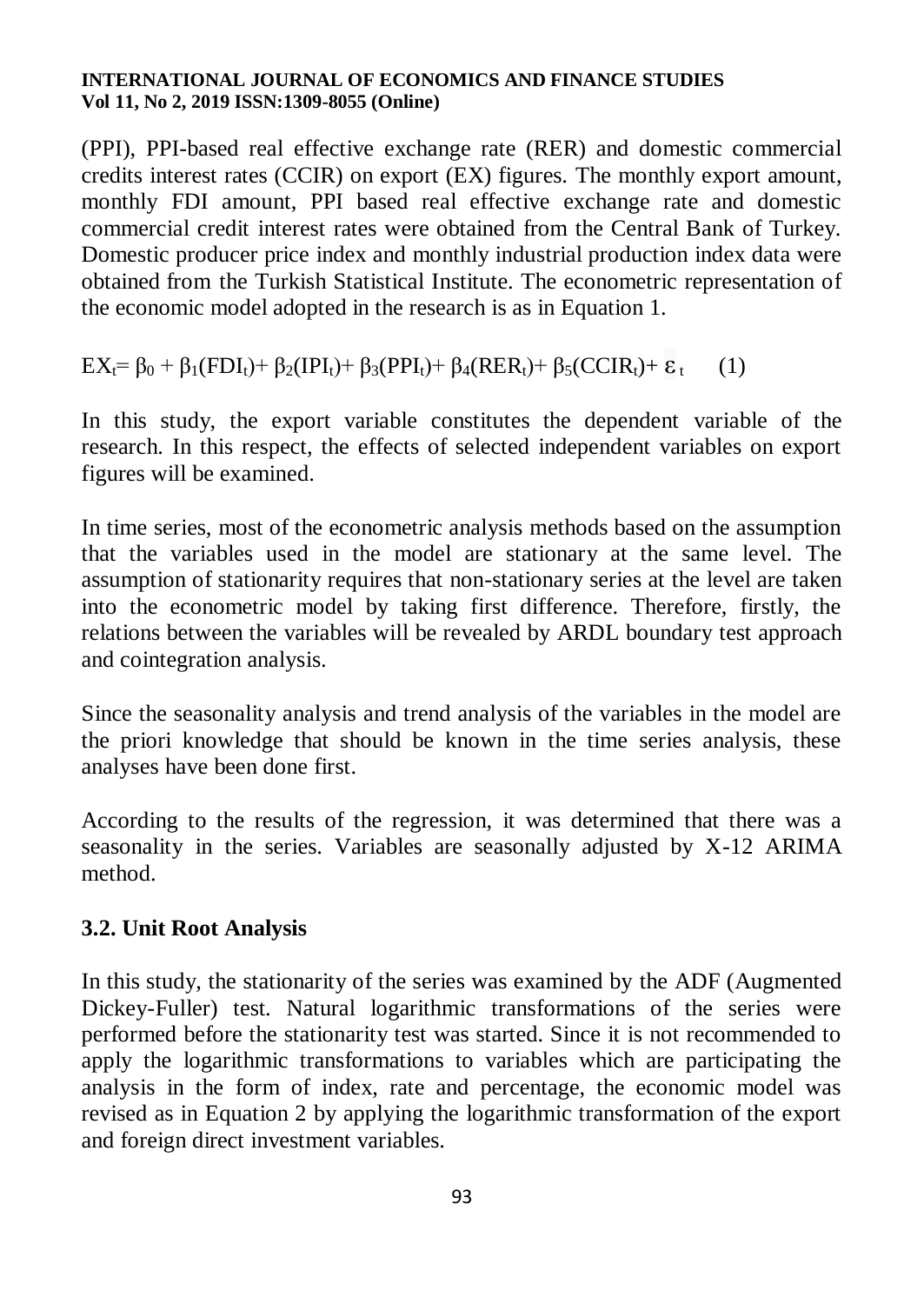Log(EX<sub>t</sub>)=  $\beta_0 + \beta_1 (Log((FDI\_sa_t)^*) + \beta_2 (IPI_t) + \beta_3 (PPI_t) + \beta_4 (RER_t) + \beta_5 (CCIR_t) + \epsilon_t$ (2)

ADF unit root test statistics specifications of variables which are intercept, trendintercept and neither an intercept nor a time trend are shown in Table 1.

| <b>Variable</b>       | <b>None</b>  |       | Intercept    |       | Trend-Intercept |          |
|-----------------------|--------------|-------|--------------|-------|-----------------|----------|
|                       | Т            | P     | t            | p     | t               | P        |
| $Log(EX)$ (2)         | 1.153        | 0.935 | $-2.084$     | 0.251 | $-2.727$        | 0.227    |
| $\Delta$ Log(EX) (1)  | $-14.140***$ | 0.000 | $-14.211***$ | 0.000 | $-14.204***$    | 0.000    |
| $Log(FDI)$ (4)        | 0.318        | 0.776 | $-4.125$     | 0.001 | $-4.0457$       | $0.009*$ |
| $\Delta$ Log(FDI) (3) | $-11.818***$ | 0.000 | $-11.801***$ | 0.000 | $-11.844***$    | 0.000    |
| RER(0)                | $-8.861$     | 0.341 | $-0.699$     | 0.842 | $-3.290$        | 0.071    |
| $\Delta$ RER $(0)$    | $-10.997***$ | 0.000 | $-11.015***$ | 0.000 | $-11.047***$    | 0.000    |
| IPI $(1)$             | 3.574        | 0.999 | 0.569        | 0.988 | $-1.613$        | 0.783    |
| $\Delta$ IPI $(0)$    | $-16.235***$ | 0.000 | $-17.171***$ | 0.000 | $-17.212***$    | 0.000    |
| CCIR(1)               | $-0.339$     | 0.561 | $-1.858$     | 0.351 | $-1.277$        | 0.889    |
| $\triangle CCIR(0)$   | $-9.306***$  | 0.000 | $-9.275***$  | 0.000 | $-9.526***$     | 0.000    |
| PPI(1)                | 4.160        | 1.000 | 2.848        | 1.000 | 1.888           | 1.000    |
| $\Delta$ PPI $(0)$    | $-4.894***$  | 0.000 | $-6.077***$  | 0.000 | $-6.658***$     | 0.000    |

\*\*\* represents presence of unit the root at the significance level of 1%.  $\Delta(X)$  represents the first difference of the variable X. For optimal lenght of lag in ADF regression, Schwarz's information criterion was used.

It is known that many time series analyzes are based on the assumption that the variables are stationary at same level. And also it is known that the process of taking difference causes loss of actual relationship with loss of variability. ARDL model assume that the relationship between variables can be explored regardless of how stationary level they are, unless second different level  $(I(2))$ . (Pesaran et al., 2001). When the ADF unit root test was evaluated in general, all series are not stationary at level  $(I(0))$  by all the specifications calculated, but they are stationary at the first difference  $(I(1))$ . The results of the unit root analysis show that the long and short term relationships between the variables can be examined by ARDL boundary test.

 $\ddot{\phantom{a}}$ 

<sup>\*</sup> fdi sa = represents the seasonally adjusted fdi variable.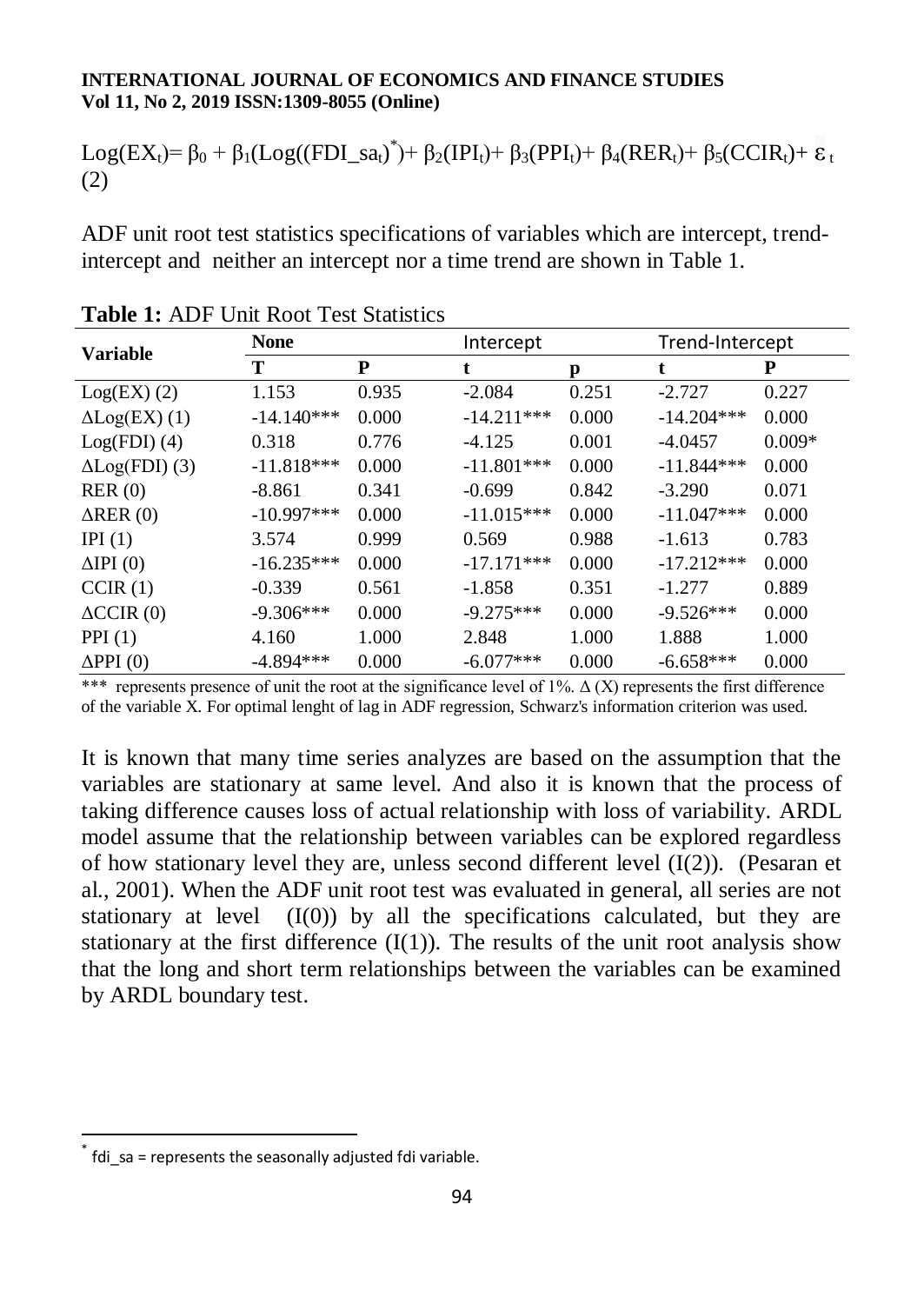# **3.3. Estimation of the Model by ARDL Boundary Test Method**

Cointegration analysis constitutes the first stage of the ARDL boundary test approach. In the second stage, short and long term coefficients of the series are calculated.

The null hypothesis for the cointegration relationship between variables; H0:  $\beta$ 1 =  $\beta$ 2 =  $\beta$ 3 =  $\beta$ 4 =  $\beta$ 5 = 0. If the calculated test statistic is greater than the upper bound value, the null hypothesis stating that there is no cointegration relationship is rejected and it is decided that there is cointegration (Pesaran et al., 2001).

In the boundary test approach, Equation 3 was estimated in order to test the longterm relationship.

 $\Delta log(EX_t) = \beta_0 + \beta_1 log(EX_{t-1}) + \beta_2 log(FDI_s a_t) + \beta_3 RER_t + \beta_4 + IPI_t + \beta_5 CCIR_t +$  $\beta_6 PPI_t + \sum_{i=1}^p \delta_i \Delta log(EX_{t-1}) + \sum_{i=1}^q$  $+\sum_{i=0}^{q_2} \lambda_{i2} \Delta RER_{t-i2} + \sum_{i=0}^{q_3} \lambda_{i3} \Delta IPI_{t-i3} + \sum_{i=0}^{q_4} \lambda_{i4} \Delta C CIR_{t-i4} +$  $\sum_{i=0}^{q5} \lambda_{i5} \Delta PPI_{t-i5} + \varepsilon_t$  (3)

In the equation, p express the optimal lag in the dependent variable; q1, q2, q3, q4, q5 express optimal lag in the independent variables; β0, β1, β2, β3, β4, β5,  $\lambda$ i1,  $\lambda$ i2,  $\lambda$ i3,  $\lambda$ i4,  $\lambda$ i5 and  $\delta$  i express coefficients;  $\Delta$  express the difference of the variable.

For boundary test analysis, the ARDL (p, q1, q2, q3, q4, q5) model shown in Equation 4 was estimated:

 $Log(EX_t) = \beta_0 + \sum_{i=1}^p \delta_i Log(EX_{t-i}) + \sum_{i=1}^q \delta_i$  $+ \sum_{i=0}^{q_2} \sum_{i \ge 0} RER_{t-i2} + \sum_{i=0}^{q_3} \sum_{i \ge 0} IPI_{t-i3} + \sum_{i=0}^{q_4} \sum_{i \ne 0} CCR_{t-i4} + \sum_{i=0}^{q_5} \sum_{i \ge 0} PPI_{t-i5} + \mu_t$ (4)

For the ARDL (p, q1, q2, q3, q4, q5) model, long-term coefficients for each independent variable are estimated as in Equation 5.  $\scriptstyle \lambda_1+\lambda_2+\lambda_3 \text{....} \lambda_q$  $\delta_1+\delta_2+\delta_3+\cdots+\delta_n$  $(5)$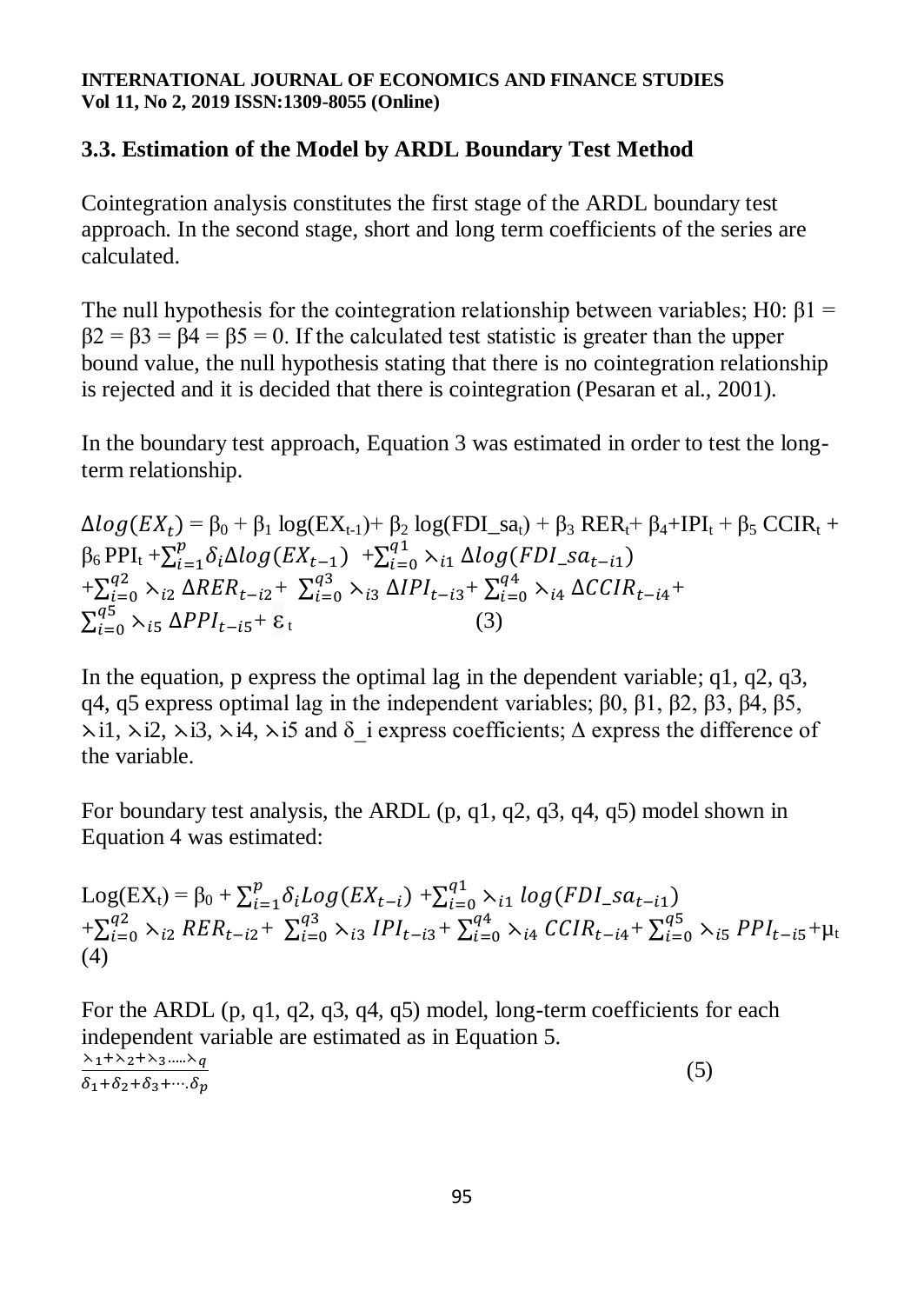After estimating long-term coefficients, the short-term coefficients are obtained by using the error correction model in Equation 6. EC in the equation refers to the error correction term. In order to test the existence of causality relationship from independent variables to the dependent variable, it is necessary to look at the significance of the error correction term.

 $\Delta Y_t = \beta_0 + \beta_1 E C_{t-1} + \sum_{i=1}^p \delta_i \Delta Log(EX_{t-i}) + \sum_{i=1}^q \delta_i$  $+\sum_{i=0}^{q_2} \lambda_{i2} \Delta RER_{t-i2} + \sum_{i=0}^{q_3} \lambda_{i3} \Delta IPI_{t-i3} + \sum_{i=0}^{q_4} \lambda_{i4} \Delta C CIR_{t-i4} +$  $\sum_{i=0}^{q5} \lambda_{i5} \Delta PPI_{t-i5} + \mu_t$  (6)

# **3.4. Findings**

For the estimation of the ARDL  $(p, q1, q2, q3, q4, q5)$  model, the optimal lag lengths were determined. Akaike information criterion has been taken into consideration for determination of lag lengths.

Since the Akaike Information Criterion is a statistic based on the error sum of residual squares, the smaller AIC indicates a better model. The lowest Akaike value was defined as ARDL (12, 12, 12, 8, 12, 9). In this case, the model is defined as ARDL  $(12, 12, 12, 8, 12, 9)$ . Optimal lag lengths are Log  $(ex)$  12, log (fd<sub>1sa</sub>) 12, rer 12, ipi 8, ccir 12 and ppi 9. After determining the optimal lag lengths, the model in Equation 3 is estimated. The obtained results are shown in Table 2.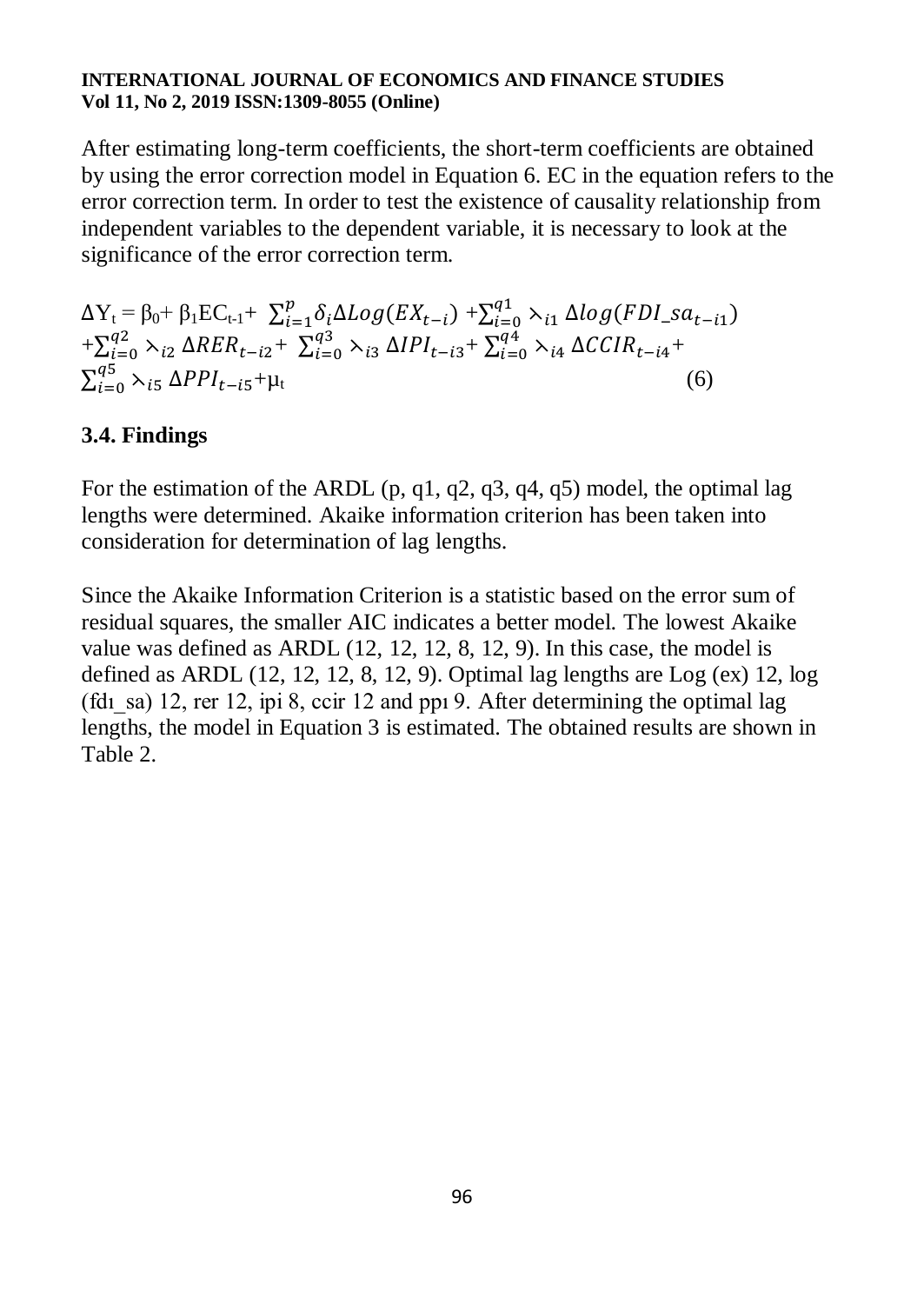| Variables                           | Coefficient    | <b>Standard Error</b> |            | P            |
|-------------------------------------|----------------|-----------------------|------------|--------------|
| C                                   | 2.14834        | 0.80103               | 2.68198    | $0.00890***$ |
| Log(FDI)                            | 0.09572        | 0.05282               | 1.81230    | $0.07370*$   |
| $RER(-1)$                           | $-0.00375$     | 0.00319               | $-1.17553$ | 0.24330      |
| $IPI(-1)$                           | 0.00610        | 0.00273               | 2.23766    | $0.02800**$  |
| $CCIR(-1)$                          | $-0.01282$     | 0.00470               | $-2.73073$ | $0.00780***$ |
| $PPI(-1)$                           | $-0.00282$     | 0.00105               | $-2.68444$ | $0.00880***$ |
| $F = 21.4885$ , $F(p) = 0.0000$ *** |                |                       |            |              |
| Adjusted R-squared=0.9053           |                |                       |            |              |
| Diagnostic Tests                    |                |                       |            |              |
| Breusch-Pagan-Godfrey               | F              | 0.7198                |            |              |
| Heteroskedasticity Test             | P              | 0.9196                |            |              |
| Breusch-Pagan-Godfrey               | F              | 1.1896                |            |              |
| LM Test                             | P              | 0.3062                |            |              |
|                                     | Mean           | $5.92e-15=0$          |            |              |
| Error Terms                         | Jarque-Berra F | 1.4672                |            |              |
|                                     | $J-B(p)$       | 0.4801                |            |              |

| <b>Table 2:</b> ARDL (12, 12, 12, 8, 12, 9) Model Estimation |  |  |  |  |  |  |  |
|--------------------------------------------------------------|--|--|--|--|--|--|--|
|--------------------------------------------------------------|--|--|--|--|--|--|--|

\*, \*\* and\*\*\* represent respectively %1,%5 and %10 the level of significance.

When the table is examined, it is seen that the effect of lagged values of all variables is statistically significant on Log (ex) except rer (-1) variable. When the p value of the f statistics of the model is examined, it is seen that the model is significant as a whole at 1% significance level. H0:  $\beta$ 1 =  $\beta$ 2 =  $\beta$ 3 =  $\beta$ 4 =  $\beta$ 5 = 0 hypothesis has rejected and it is accepted that there is cointegration between the series ( $p < 0.01$ ).

Cusum test and Cusum Q tests were used for stability tests of model. These tests showed that there was no value that go out of the 5% significance level band and show that the predicted regression equation was stable and that there were no structural breaks during the period under consideration. After examining the error correction model, the long and short term coefficients of the model will be interpreted.

ARDL error correction model estimation statistics and border test statistics are presented in Table 3. Table 3 of ARDL error correction model estimation statistics contains statistics about cointegration.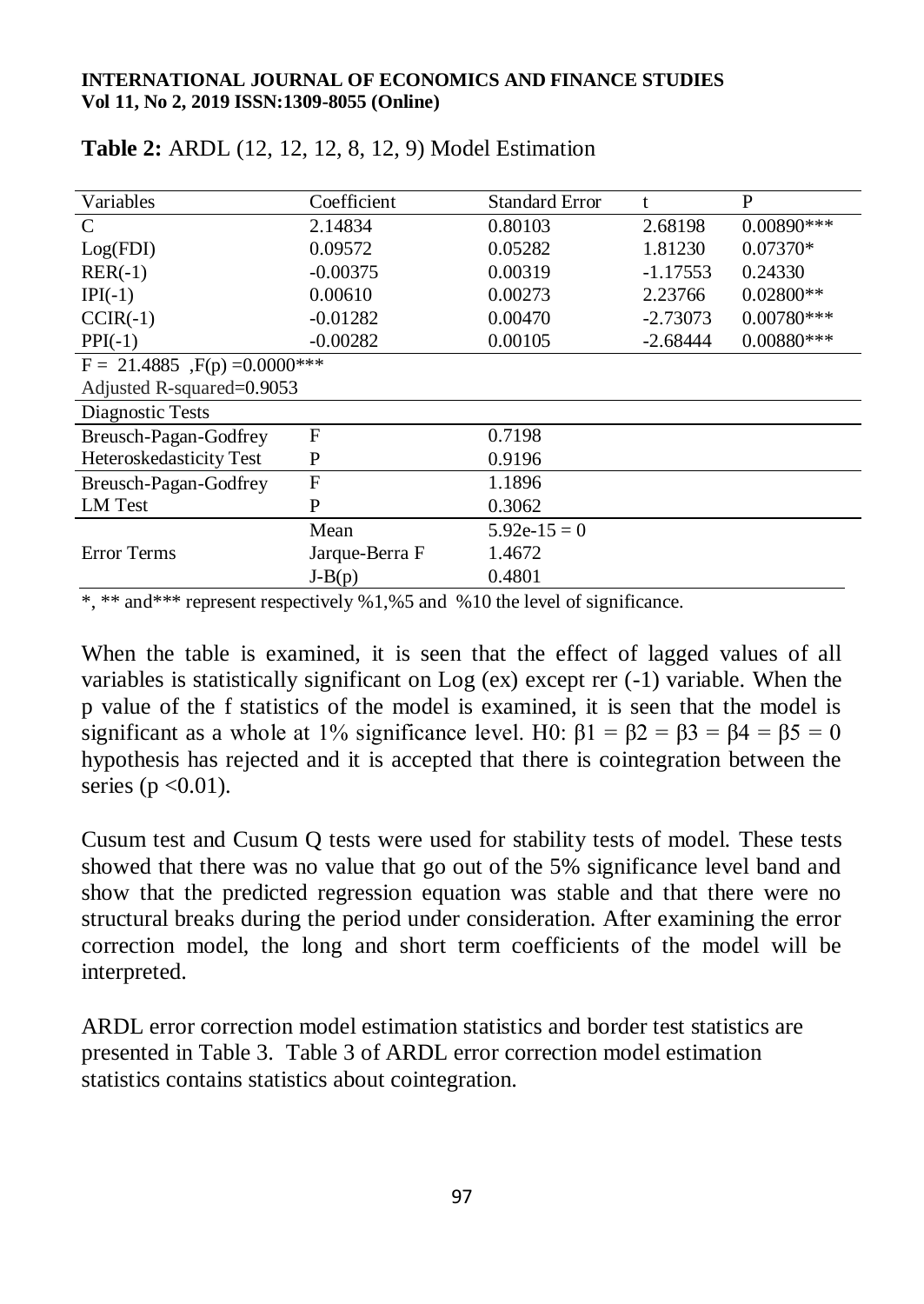| <b>Variable</b>      | <b>Coefficient</b> | <b>Standard Error</b> | Т          |              |
|----------------------|--------------------|-----------------------|------------|--------------|
| <b>ECM</b>           | $-0.24112$         | 0.04018               | $-6.00071$ | $0.00000***$ |
| <b>Bound Testing</b> |                    |                       |            |              |
|                      |                    | Significance          | Lower      | Upper        |
| F Test               | 4.78518***         | 10%                   | 2.08       |              |
|                      |                    | 5%                    | 2.39       | 3.38         |
|                      |                    | 1%                    | 3.06       | 4.15         |

### **Table 3:** ARDL Error Correction Model and Boundary Test Statistics

When the error correction term (ECM) is examined in the table, it is seen that it is significant at 1% significance level and it has a negative value between 0 and 1 (p  $\leq 0.01$ ). Boundary test statistics were found to be significant at 1%, 5% and 10% significance levels when it compared with lower and upper values ( $p \le 0.01$ ). This shows that there is a long-term cointegration relationship between the variables. The estimation statistics for the long-term cointegration relationship are presented in Table 4.

| Variable    | Coefficient | <b>Standard Error</b> |            | p             |
|-------------|-------------|-----------------------|------------|---------------|
| Log(FDI)    | 0.39697     | 0.16318               | 2.43277    | $0.01720**$   |
| <b>RER</b>  | $-0.01556$  | 0.01373               | $-1.13317$ | 0.26050       |
| <b>IPI</b>  | 0.02529     | 0.01485               | 1.70283    | $0.09250*$    |
| <b>CCIR</b> | $-0.05319$  | 0.01401               | $-3.79723$ | $0.00030***$  |
| <b>PPI</b>  | $-0.01168$  | 0.00684               | $-1.70729$ | $0.09160*$    |
|             | 8.90982     | 1.93657               | 4.60083    | $0.00000$ *** |

**Tablo 4:** ARDL Long Term Balance Estimation Statistics

According to Table 4, the long-term estimation results of the model are as follows. The effect of the FDI variable on export figures was significant and positive at 5% significance level ( $\beta$  = 0.396, p <0.05). More specifically, a 1% increase in foreign direct investments in the long term also increases the long-term export figures by 0.39%. The effect of real exchange rate on export figures was not statistically significant (β = -0.015, p> 0.10). The effect of the industrial production index on exports was significant and positive at 10% significance level  $(\beta = 0.025, p \le 0.10)$ , while the effect of commercial credits rates on exports was significant and negative at 1% significance level ( $\beta$  = -0.053, p <0.01). The effect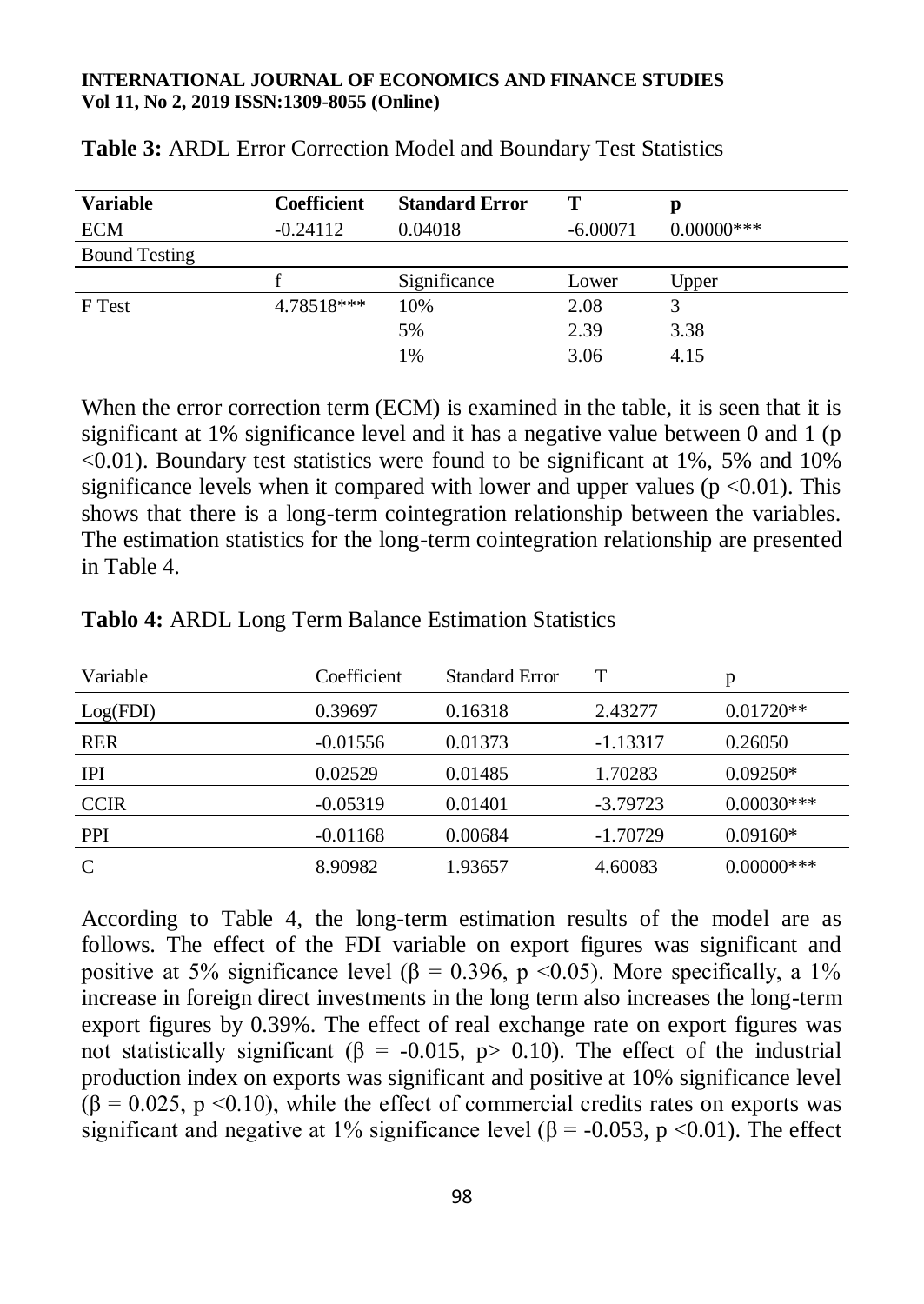of the producer price index on exports was significant and negative at the 10% significance level  $(β = -0.011, p < 0.10)$ .

| Variable         | Coefficient | <b>Standard Error</b> |            | р            |
|------------------|-------------|-----------------------|------------|--------------|
| $LOG_FDI_SA(-1)$ | 0.09572     | 0.05282               | 1.81230    | $0.07370*$   |
| $RER(-1)$        | $-0.00375$  | 0.00319               | $-1.17553$ | 0.24330      |
| $IPI(-1)$        | 0.00610     | 0.00273               | 2.23766    | $0.02800**$  |
| $CCIR(-1)$       | $-0.01282$  | 0.00470               | $-2.73073$ | $0.00780***$ |
| $PPI(-1)$        | $-0.00282$  | 0.00105               | $-2.68444$ | $0.00880***$ |
| $\mathcal{C}$    | 2.14834     | 0.80103               | 2.68198    | $0.00890***$ |

## **Table 5:** ARDL Short Term Balance Estimation Statistics

According to Table 5, the short-term estimation results of the model are as follows. It is concluded that the effect of a lagged value of foreign direct investments on the period value of exports is significant and positive at 10% significance level ( $\beta$ = 0.09, p<0.10). More specifically, a 1% increase in FDI led to an increase of approximately 0.09% in exports. The effect of a lagged value of the real exchange rate on the period value of export is not statistically significant  $(\beta$ = -0.003, p>0.10). The effect of a lagged value of the industrial production index on the period value of exports is significant and positive at 5% significance level (β= 0.006, p<0.10). The effect of a lagged value of commercial credits interest rates on the period value of exports was significant and negative at 1% significance level ( $\beta$  = -0.012, p <0.01). The effect of a lagged value of the producer price index on the period value of exports was found to be significant and negative at 1% significance level ( $\beta$  = -0.002, p <0.01).

# **4. GENERAL EVALUATION AND CONCLUSION**

In this study, the effect on the export performance of Turkey's FDI inflows were analyzed using an econometric model. According to the model created in the study, the effect of foreign direct investments on exports was statistically significant and positive. According to the results of the model, a 100% increment in foreign direct investments increases export figures by 39% in the long run. This result is suitable for the general trend in the literature. The effect of commercial credit interest rates on export figures was found to be statistically significant and negative. Producer price index has a decreasing effect on export figures. In the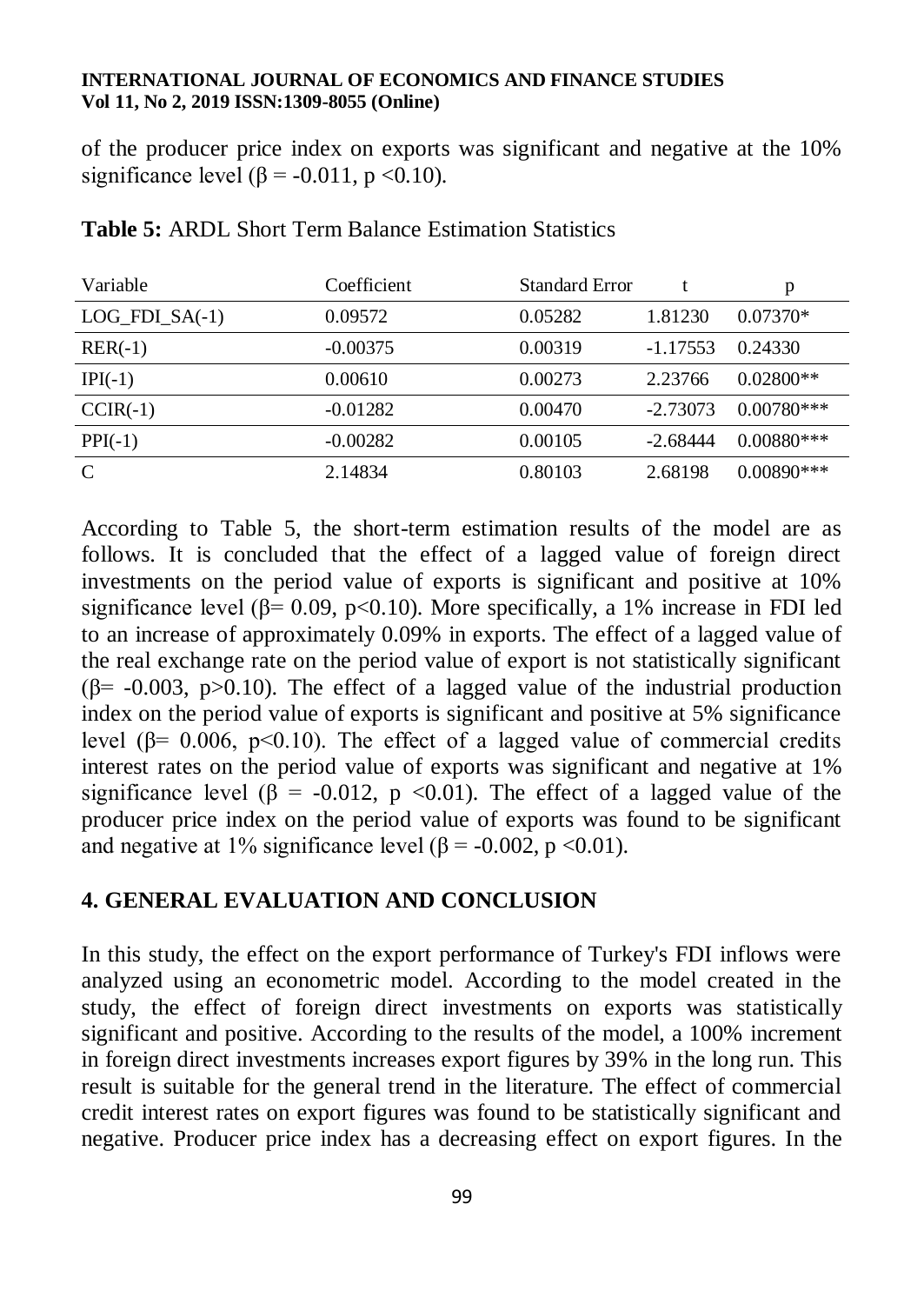Turkey case, there was no connection between the real exchange rate and exports. Although the studies investigating the relationship between real effective exchange rate and export performance in literature give complicated results (Malhotra, Kumari, 2015), according to traditional theory of international economics, a higher exchange rate makes the product of Turkey cheaper, and this leads to an increase in exports. An explanation of the different results in our model is the necessity of imports of inputs and components that are used in the production of goods that form a large part of exports of Turkey. The production of these goods results in cost pressure that will lead to a reduction in exports. The effect of the industrial production index, which represents the increase in goods produced in the country compared to the previous period, was positive in line with the general trend.

These results show us that FDI inflows play a role in increasing exports in Turkey. The realization of this role is possible through supportive policies. In this regard, more encouraging foreign investment policies can be applied by determining export-oriented sectors in Turkey.

# **REFERENCES**

Abor, J., Adjasi, C., & Hayford, M.-C. (2008). How Does Foreign Direct Investment Affect the Export Decisions of Firms in Ghana?. *African Development Review, 20*(3), 446-465.

Adhikary, B. K. (2012). Impact of Foreign Direct Investment, Trade Openness, Domestic Demand, and Exchange Rate on the Export Performance of Bangladesh: A VEC Approach. *Hindawi Publishing Corporation Economics Research International Volume, 4*(5), 216-226.

Alıcı, A. A., & Ucal, M. (2003). Foreign Direct Investment, Exports and Output Growth of Turkey: Causality Analysis. *Proceeding of the 5th Annual Conference on European Trade Study Group, Sept. 11-13* (s. 1-19). Madrid: Universidad Carlos III de Madrid.

Almfraji, M. A., & Almsafir, M. (2014). Foreign Direct Investment and Economic Growth Literature Review from 1994 to 2012. *Procedia - Social and Behavioral Sciences*, 206 – 213.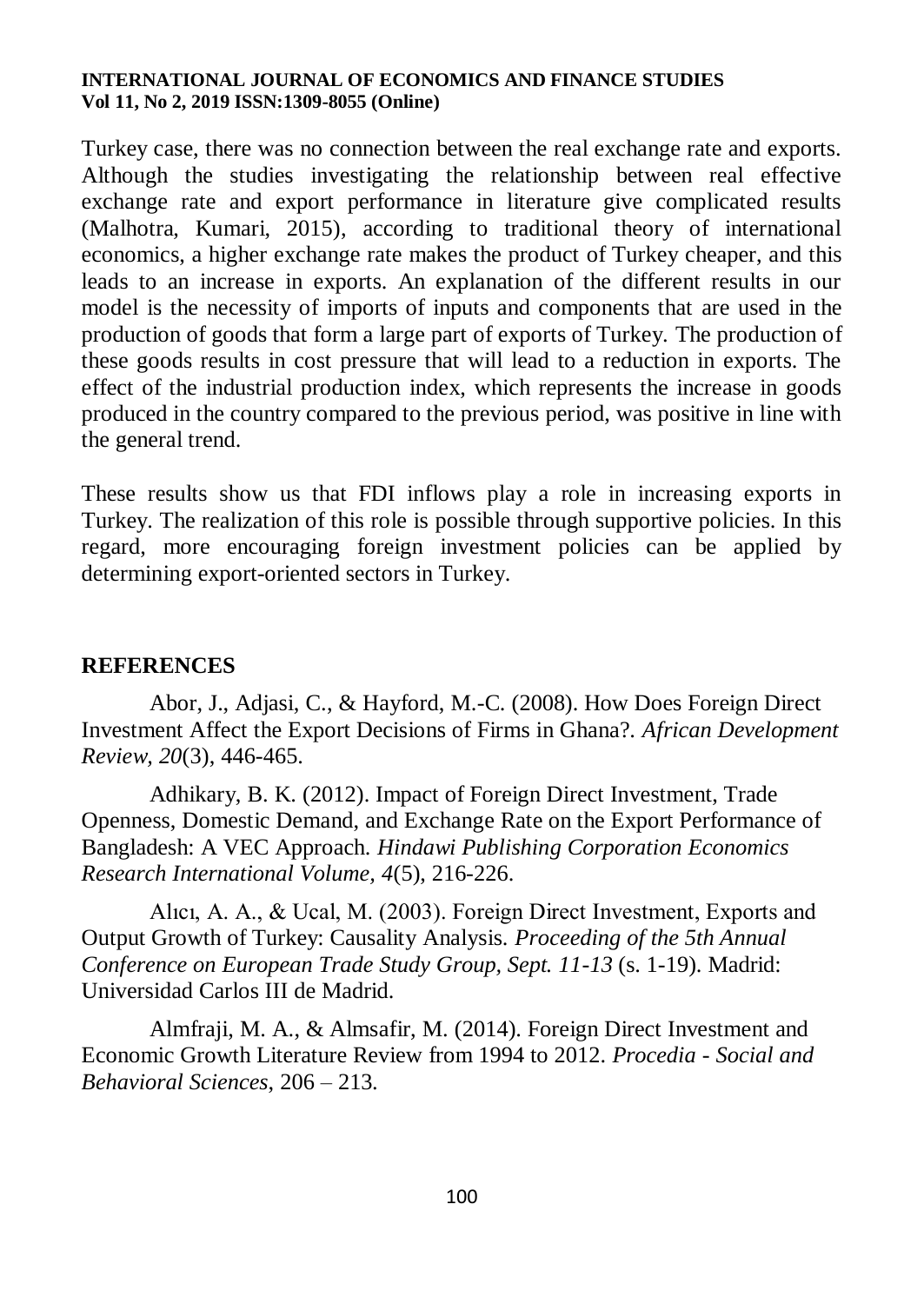Balassa, B. (1985). Exports, Policy Choices, And Economic Growth in Developing Countries After The 1973 Oil Shock. *Journal of Development Economics, 18*(1), 23-35.

Balassa, B. (1978). Exports and economic growth: Further evidence. *Journal of Development Economics, 5*(2), 181-189.

Barrell, R., & Pain, N. (1997). Foreign Direct Investment, Technological Change, and Economic Growth Within Europe. *The Economic Journal, 445*(107), 1770-1786.

Blomström, M., & Kokko, A. (1996). Multinational Corporations and Spillovers. *London: Centre for Economic Policy Research*.

Borensztein, E., Gregorio, J., & Lee, J.-W. (1998). 'How Does Foreign Direct Investment Affect Economic Growth?'. *Journal of International Economics*, s 115-135.

Bozdağlıoğlu, E. Y., & Özpınar, Ö. (2011). Türkiye'ye Gelen Doğrudan Yabancı Yatırımların Türkiye'nin İhracat Performansına Etkilerinin VAR Yöntemi ile Tahmini. *Dokuz Eylül Üniversitesi Sosyal Bilimler Enstitüsü Dergisi, 13*(1), 39-63.

Buckley, P. (2010). Stephen Hymer: Three Phases, One Approach?. P. J. Buckley içinde, *Foreign Direct Investment, China And The World Economy* (s. 15-24). London.

Buckley, P., & Frances, R. (2010). Foreign Direct Investment in Ireland:Policy Implications for Emerging Economies. P. J. Buckley içinde, *Foreign Direct Investment, China and the World Economy* (Cilt 29, s. 365-385). London: Palgrave Macmillan.

Buckley, P., Clegg, J., Wang, C., & Cross, A. (2002). FDI, Regional Differences and Economic Growth: Panel Data Evidence from China. *Transnational Corporations, 11*(1), 1-28.

Campos, N. F., & Kinoshita, Y. (2002). Foreign Direct Investment as Technology Transferred: Some Panel Evidence from the Transition Economies. *William Davidson Working Paper Number 438*.

Chakraborty, C., & Nunnenkamp, P. (2006). Economic Reforms, Foreign Direct Investment and its Economic Effects in India. *Kiel Working Paper No. 1272*.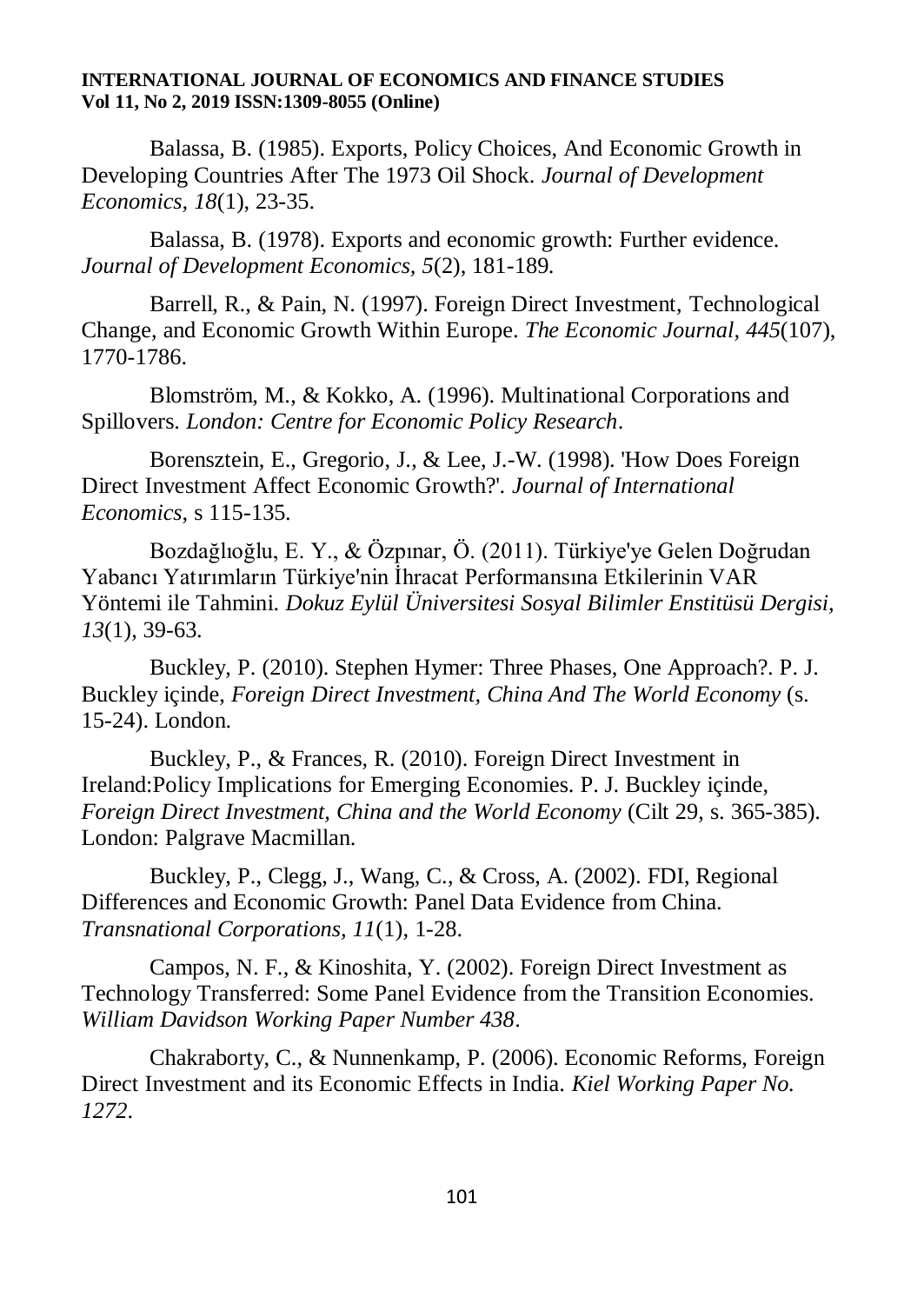Choe, J. I. (2003). 'Do Foreign Direct Investment and Gross Domestic Investment Promote Economic Growth?. *Review of Development Economics, 7*(1), 44-57.

Chou, T.‐ C. (1988). American and Japanese direct foreign investment in Taiwan: a comparative study. *Hitotsubashi Journal of Economics, 29*, 165–179.

Clus-Rossouw, D. l., Viviers, W., & Loots, E. (2015). Is there a link between BRIC foreign direct investment and SADC export performance?. *Development Southern Africa, 32*(6), 658–674.

Craigwell, R. (2006). *Foreign Direct Investment and Employment in the English and Dutch-Speaking Caribbean.* Working Papers. Tripartite Caribbean Employment Forum.

Davaakhuu, O., Sharma, K., & Oczkowski, E. (2015). Has foreign investment played a role in Mongolia's export success?. *Post-Communist Economies, 27*(2), 256-267.

Easterly, W. (1997). The Ghost of Financing Gap: How The Harrod-Domar Growth Model Stil Haunts Development Economics. *World Bank*.

Forgha, N. G. (2009). Foreign Direct Investment and Economic Performance in Cameroon. *International Review of Business Research*, 5 (1), January, 55-69.

Göçer, İ., Bulut, S., & Dam, M. (2012). Doğrudan Yabancı Yatırımların Türkiye'nin İhracat Performansına Etkileri: Ekonometrik Bir Analiz. *Business and Economics Research Journal*.

Görg, H., & Strobl, E. (2005). Foreign Direct Investment and Local Economic Development: Beyond Productivity Spillovers. Editörler T. Moran, E. Graham, & M. Blomström, *Does Foreign Direct Investment Promote Development?* (Cilt 107, s. 137-157). Washington DC,Institute for International Economics.

Greenaway, D., Sousab, N., & Wakelina, K. (2004). Do Domestic Firms Learn To Export From Multinationals?. *European Journal of Political Economy, 20*, 1027-1043.

Gu, W., & Awokuse, T. (2008). The Contribution of Foreign Direct Investment to China's Export Performance: Evidence from Disaggregated Sectors. *The American Agricultural Economics Association Annual Meeting.* Orlando.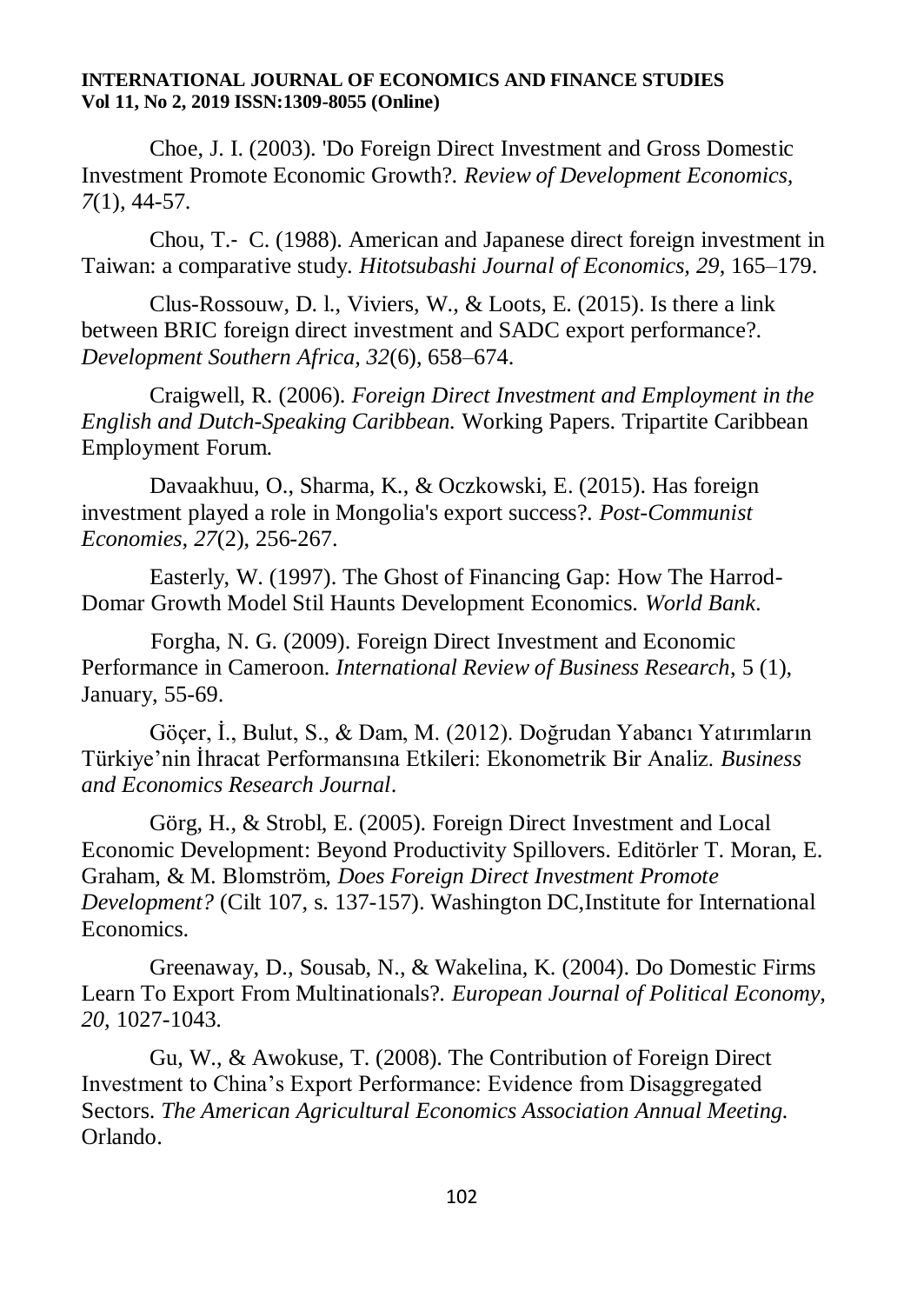Hejazi, W., & Safarian, A. E. (2001). The Complementarity Between U.S. Foreign Direct Investment Stock and Trade. *Atlantic Economic Journal, 4*(29), 420-437.

Jagadeesh, D. (2015). The Impact of Savings in Economic Growth: An Empirical Study Based on Botswana. *International Journal of Research in Business Studies and Management, 2*(9), 10-21.

Jawaid, S., Raza, S., Mustafa, K., & Karim, M. (2016). Does Inward Foreign Direct Investment Lead Export Performance in Pakistan ?. *Global Business Review, 17*(6), 1296-1313.

Khan, Y., Wang, M., & Hassan, T. (2018). Foreign Direct Investment and Import-Export: The case of Pakistan. *Research Journal of Economics*.

Kiran, B. (2010). Causal Links Between Foreign Direct Investment and Trade in Turkey. *International Journal of Economics and Finance, 3*(2), 150-158.

Klasra, M. A. (2011). Foreign Direct İnvestment, Trade Openness And Economic Growth İn Pakistan and Turkey: An İnvestigation Using Bounds Test. *Quality & Quantity*, 223–231.

Kneller, R., & Pisu, M. (2007). Industrial Linkages and Export Spillovers from FDI. *The World Economy, 30*(1), 105-134.

Kudrle, R., & Bobrow, D. (1982). U.S. Policy toward Foreign Direct Investment. *World Politics, 34*, 353-79.

Kueh, J. S.-H., Puah, C.-H., Lau , E., & Mansor, S. (2007). FDI-trade Nexus: Empirical Analysis on ASEAN-5. *Munich Personal RePEc Archive*.

Kutan, A., & Vuksic, G. (2007). Foreign Direct Investment and Export Performance. *Association for Comparative Economic Studies*.

Leichenko, R. M., & Erickson, R. A. (1997). Foreign Direct Investment and State Export Performance. *Journal of Regional Science*(37), 307-329.

Li, P., & Haiying, M. (2015). An Empirical Analysis of Economic Development in Northwest China: Based on the Vicious Circle of Poverty Demands Theory. *International Journal of Business Administration, 6*(4), 57-63.

Lin, A. (1995). Trade Effects of Foreign Direct Investment: Evidence For Taiwan with Four ASEAN Countries. *Weltwirtschaftliches Archiv* (131), 737-747.

Lipsey , R., & Sjöholm, F. (2005). The Impact of Inward FDI on Host Countries: Why Such Different Answers?. Editörler R. E. Lipsey, F. Sjöholm, T.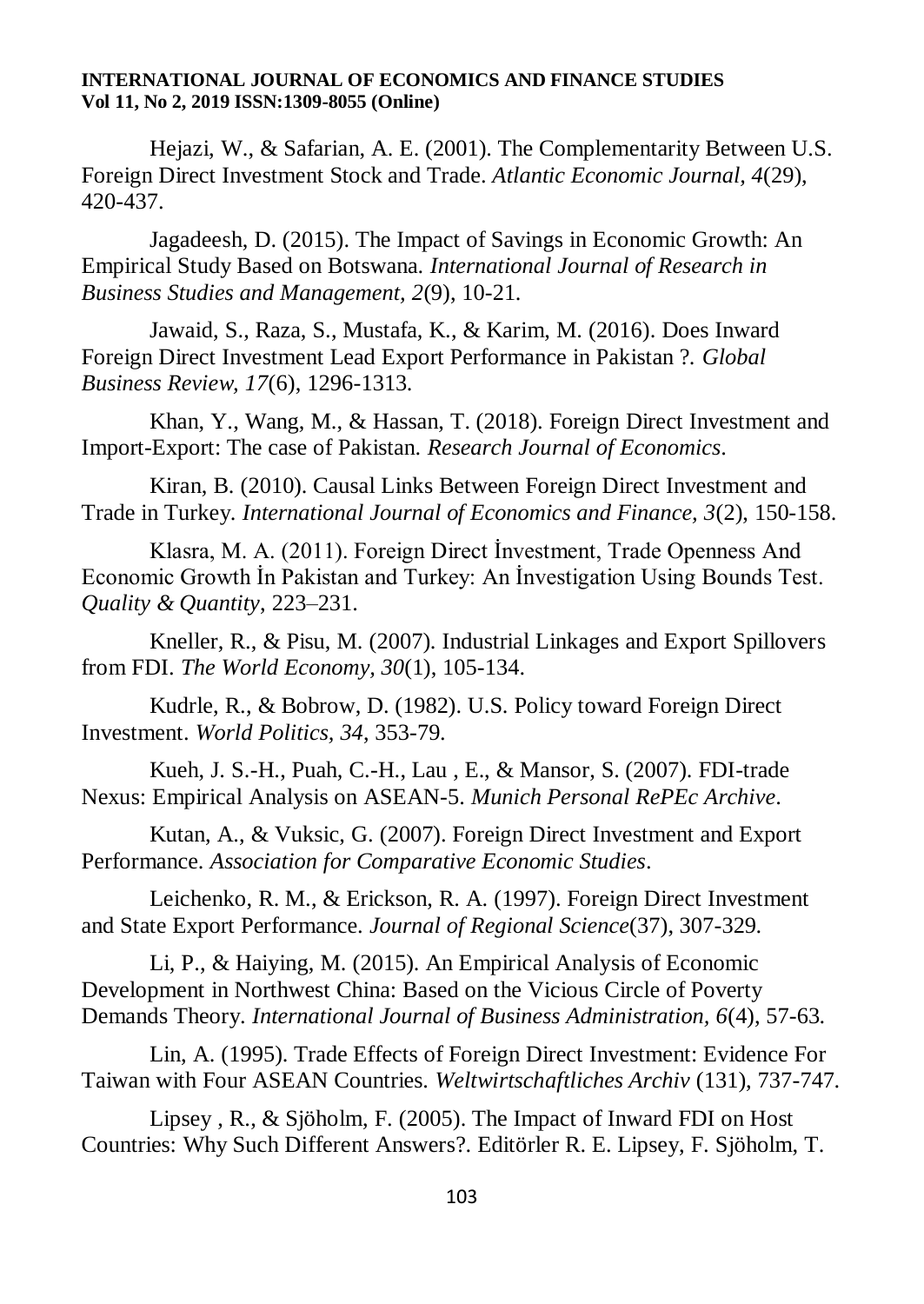Moran, E. Graham, & M. Blomström, *Does Foreign Direct Investment Promote Development?* (s. 23-43). Washington DC., Institute for International Economics.

Malhotra, N., & Kumari, D. (2015). Determinants of Exports in Major Asian Economies. *Journal of International Economics, 6*(2), 94-110.

Mehra, N. (2013). Impact of Foreign Direct Investment on Employment and Gross Domestic Product in India. *International Journal Economic Res.*, 29 - 38.

Mencinger, J. (2003). Does Foreign Direct Investment Always Enhance Economic Growth?. *KYKLOS, 56*, 491-508.

Nguyen, T., & Yuqing, X. (2008). Foreign Direct Investment and Exports: the Experiences of Vietnam. *GSIR Working Papers Economic Development & Policy Series*.

Pain, N., & Wakelin, K. (1998). Export Performance and The Role of Foreign Direct Investment. *The Manchester School Supplement*, 62-88.

Pesaran, M. H. & Shin, Y., & Smith, R.J. (2001). Bounds Testing Approaches to the Analysis of Level Relationships. Journal of Applied Econometrics, 16, 289-326.

Rahmaddi, R., & Ichihashi, M. (2013). The Role of Foreign Direct Investment in Indonesia's Manufacturing Exports. *Bulletin of Indonesian Economic Studies, 49*(3), 329-54.

Rostow, W. W. (1960). *The Stages of Economis Growth a Non-Communist Manifesto.* Cambridge : Cambridge University Press.

Solow, T. (1956). A Contribution to the Theory of Economic Growth. *Quarterly Journal of Economics*, 65-94.

Sun, H. (2001). Foreign Direct Investment and Regional Export Performance in China. *Journal o Regional Science, 41*(2), 317-336.

Wang, M., & Wong, M. (2009). What Drives Economic Growth? The Case of Cross Border M&A and Greenfield FDI Activities. *Kyklos, 62*(2), 316- 330.

Zhang, K. H. (2005). How Does FDI Affect a Host Country's Export Performance? The Case of China. *International conference of WTO, China, The Asian Economics, III Xi'an, China, 25-26, June.*